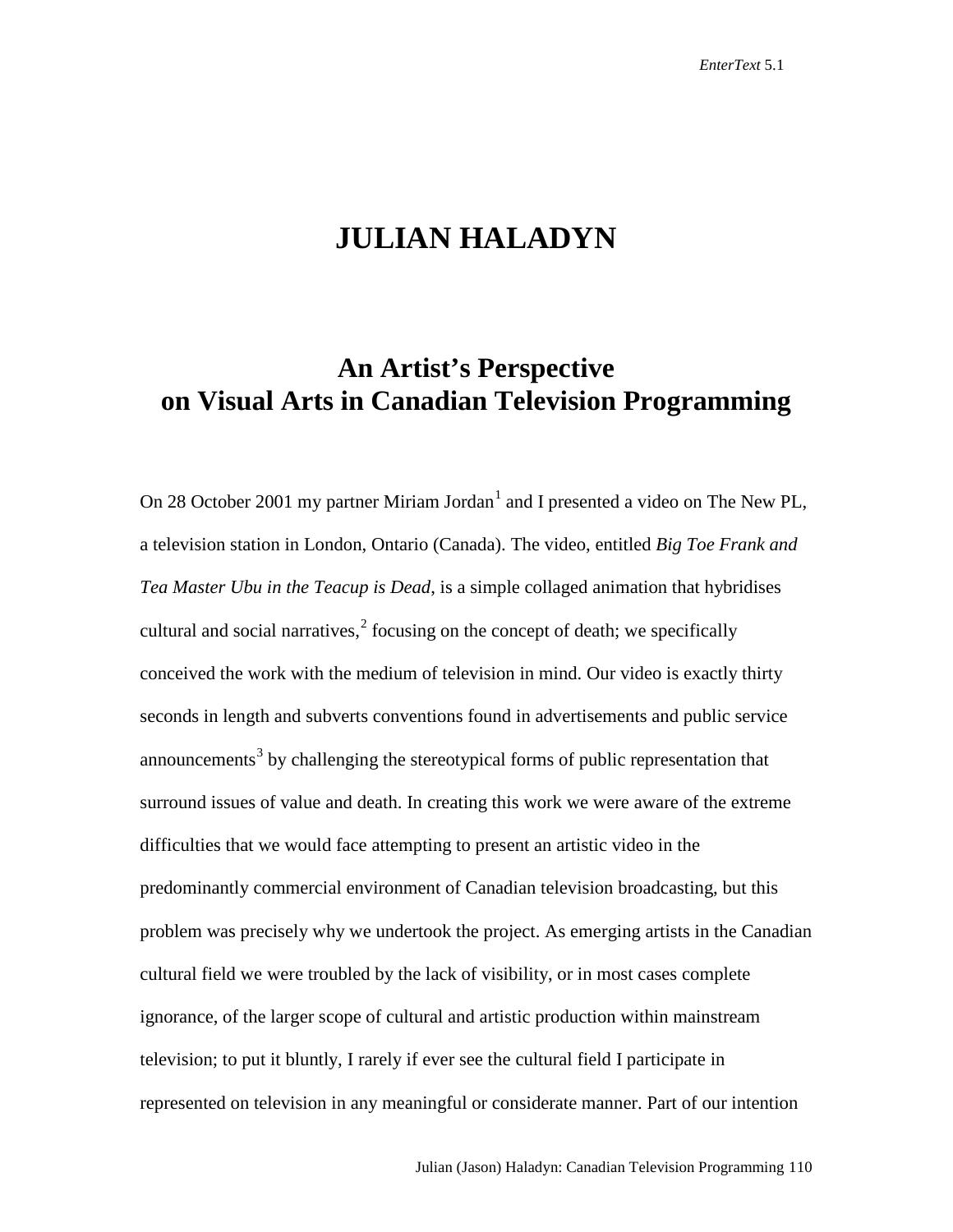in creating this video and then going through the process of broadcasting it on television was to address this discrepancy, that we experience as media artists dealing with mass media, by making the process itself visible. Although we were eventually successful in having our video aired, albeit not in the most ideal of circumstances—it was presented within the context of a Speakers' Corner public broadcasting programme, segregated from normal or "real" programming—we have not followed up on this project due to the cynicism that the experience engendered.

As a result of this artistic intervention into the world of television I began critically questioning the programming policies in Canada—and by default, programming in the USA—specifically in terms of the inaccessible nature of television as a selfprofessed medium of the public. One of the reasons for my cynicism is the apparent inability of television programming to make *time* for representing the culture being created by Canadian artists, especially given the Canadian Radio-Television and Telecommunications Commission's (CRTC) mandate of *Canadian content*: "TV stations must make sure that 60 per cent of their programming over an entire year is Canadian."<sup>[4](#page-11-3)</sup> Although all three of the major national English-speaking networks—the publicly funded CBC, as well as the private CTV and Global channels—follow this directive, much of the time allotted to *Canadian content* is news- and sports-based programming: programming that is produced at minimum expense for maximum profit. There is some humour in the fact that even though stations need to show this content in order to have their broadcasting licences renewed, there is still an unwillingness to allow the arts community access to this medium for anything but commercially viable purposes, even though they are technically *public* property. The programming that is aired on Canadian television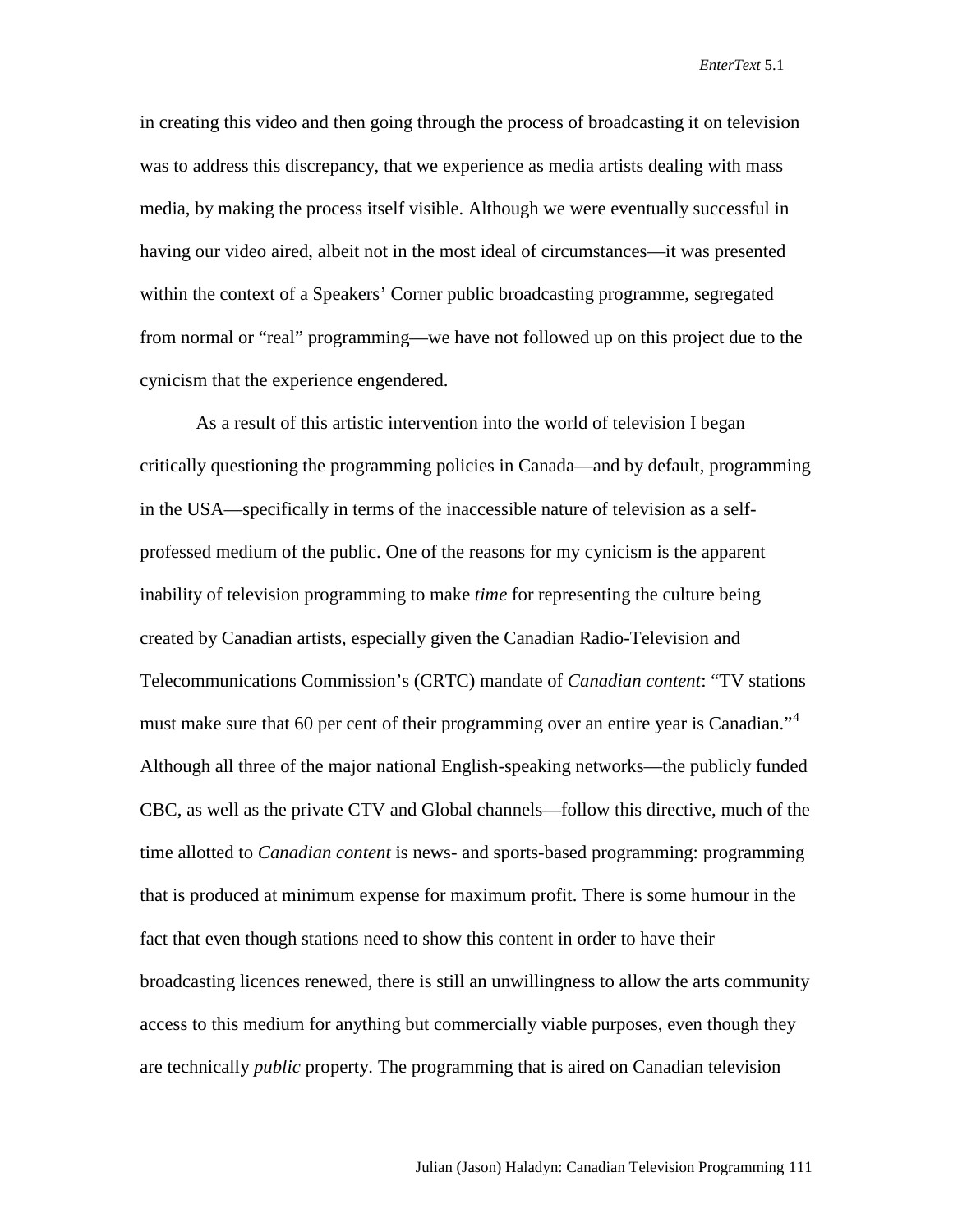stations is regulated by the CRTC, a public commission whose make-up is regularly and conspicuously devoid of artists, consumer advocates, film directors, writers, musicians— in short, the bulk of the Canadian cultural community.<sup>[5](#page-11-4)</sup> Such *conspicuous absences* of content and representation have steadily increased with Canada's drive towards commercial rather than social wellbeing.

I believe that, on the whole, television programming is irreparably damaging the artistic field of Canadian culture, specifically the manner in which it presents a worldview that is strictly in terms of commodity value; this focus elides use value—that is, the value which items or events possess in terms of their influence, enjoyment and experience. In place of the mass media view of television as a predominantly commercial venture meant to serve the "public"—a view that is ironically accomplished by limiting the public's access to the medium on the grounds of *time* restraints<sup>[6](#page-11-5)</sup>—I would like to speculate on the possibility of programming that encourages social and political engagement on the part of its viewers by simply introducing back into the medium a sense of the use or experiential value that forms of cultural expression can give. I believe the best way of presenting alternatives to dominant models is through example, which is the reason that Miriam and I formulated a video that worked within the strict parameters of television time allotments—relegated to allotments divisible by thirty—in order to present a perspective on the topic of death that would contrast with the dominant cultural ideals typically presented within mainstream public broadcasting. From the perspective of a practising contemporary artist, I am interested in considering the possible applications that television has to offer towards an open social and cultural dialogue.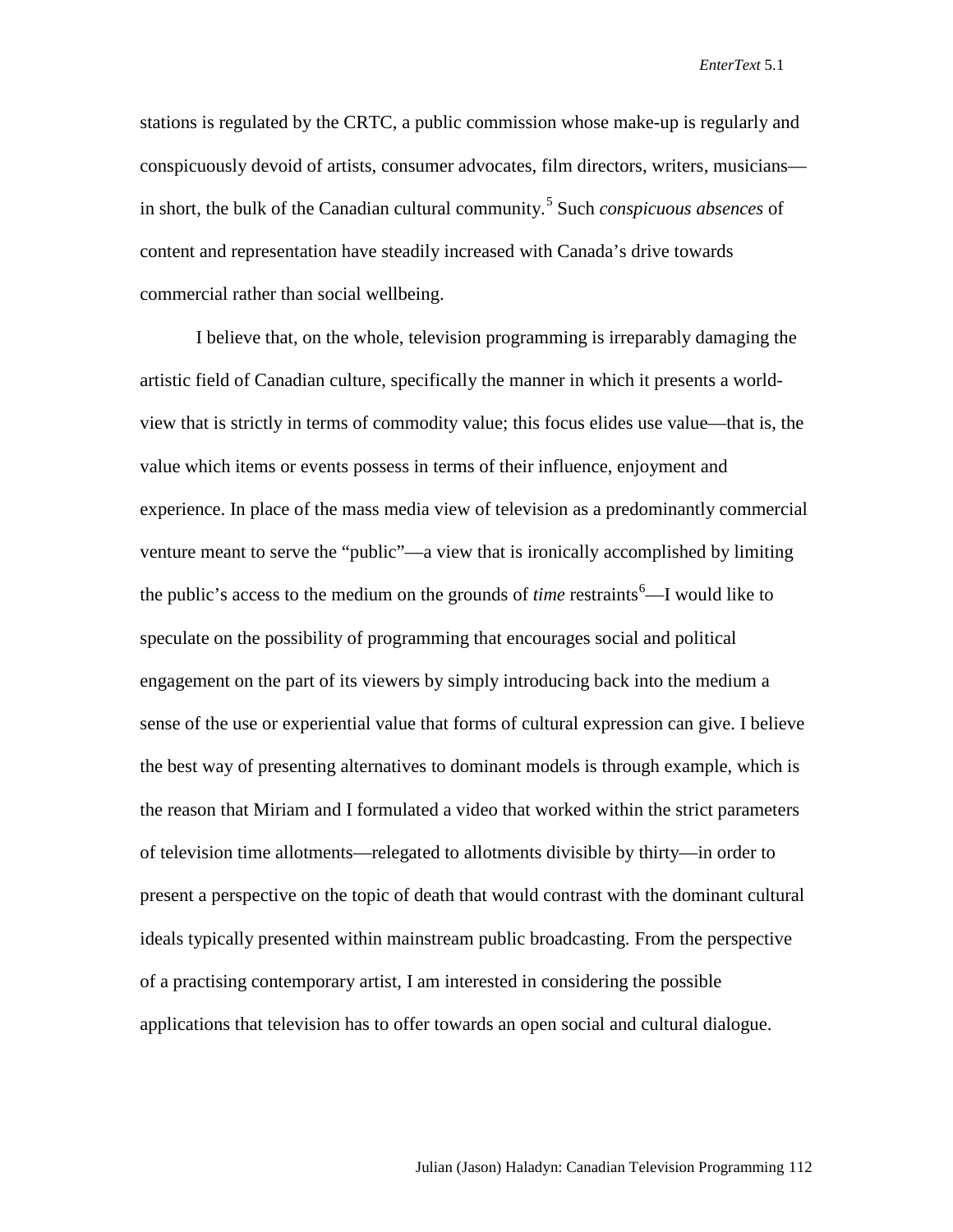I would like to draw upon the example of the French sociologist Pierre Bourdieu who, in a similar act of intervention, broadcast two lectures on French television in May 1996. The circumstances for this broadcast were admittedly exceptional, since Bourdieu faced no time limit, was able to present any topic of his choosing, and had no television authority standing behind him to keep him in line; in other words he was given "*control of the instruments of production* which is not at all usual."[7](#page-12-0) Through this *unusual* access, Bourdieu was able to address the social and political concerns he had for television—as well as journalism, which I will not be directly discussing—through the medium of television itself. It is this type of intervention into public broadcasting, using television as a means of presentation, which I believe is necessary for the contemporary Canadian visual arts community to undertake in some capacity as a means of resisting the prescribed view of the world as presented on television, which "is one that lies beyond the grasp of ordinary individuals."<sup>[8](#page-12-1)</sup> Such a world-view encourages apathy and nonengagement in the social and political events that determine the lives of *ordinary individuals*. This, I believe, is the primary cause behind the public apathy towards television programming, which is proscriptive and self-serving in nature—the medium of television serves to secure and support television as a medium. It is easy to accept this fatalistically as *just the way things are* but it is within the grasp of ordinary individuals to change it, and Bourdieu sets a great example by actively taking control of the very instrument used to convince individuals of their lack of control.

Such an opportunity is difficult to find and I admire Bourdieu's efforts in gaining the access needed to use the medium of television as a vehicle for presenting a critical analysis of what he views as the main faults of television as a medium. In the preface to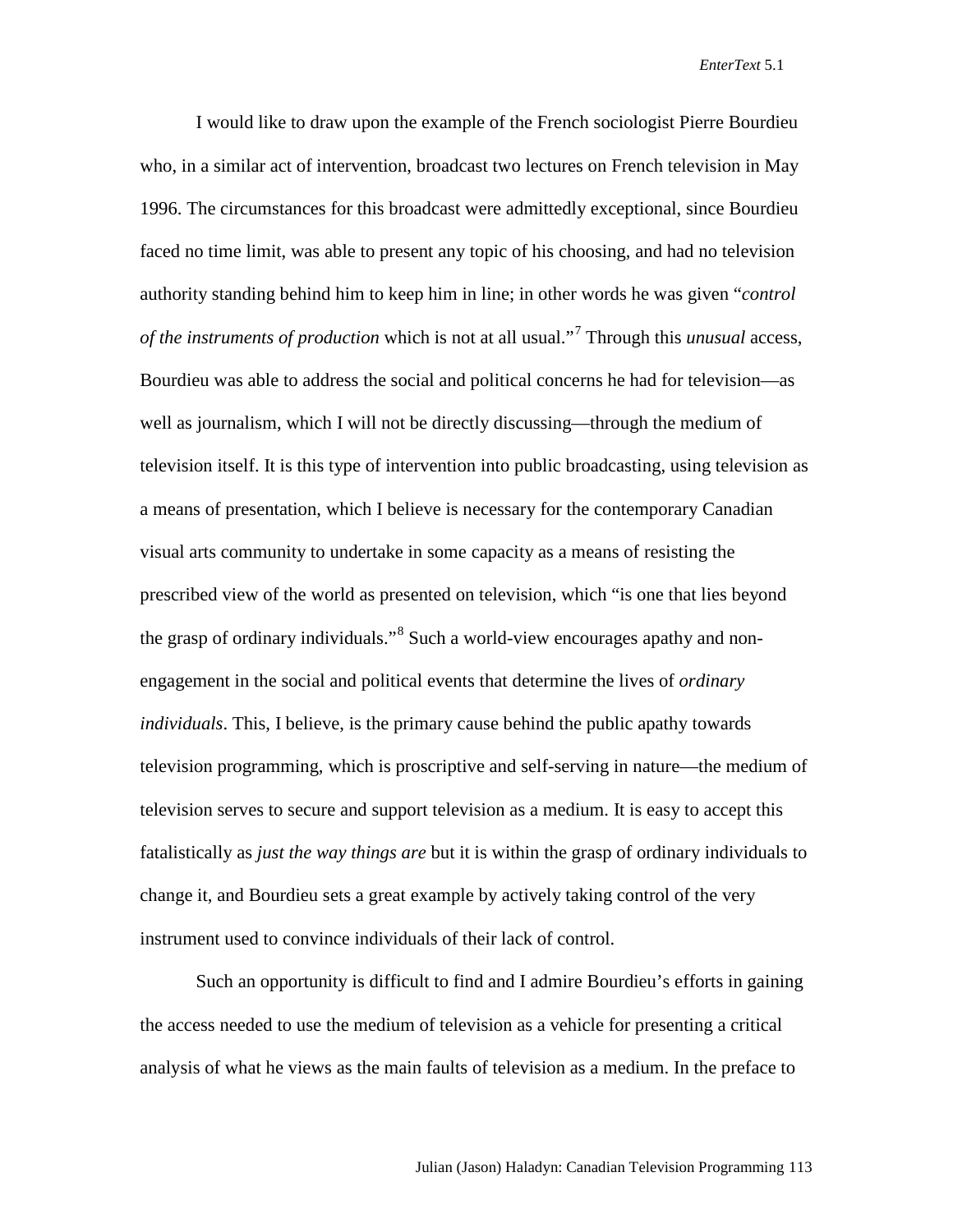his first lecture "On Television"—which is also the name of his book that textually presents and contextualises both lectures<sup>[9](#page-12-2)</sup>—Bourdieu makes the bold statement:

I think that television poses a serious danger for all the various areas of cultural production—for art, for literature, for science, for philosophy, and for law. What's more, contrary to what a lot of journalists—even the most responsible of them say (and think), undoubtedly in all good faith, I think that television poses no less of a threat to political life and to democracy itself.<sup>[10](#page-12-3)</sup>

According to Bourdieu the damage that television inflicts is focused on the autonomy of the various individual cultural fields;<sup>[11](#page-12-4)</sup> television has undermined the ability of a field to determine independently its own criteria for entry and success within the designated field, by allowing individuals to symbolically or literally *buy* their entry and/or success. The threat Bourdieu is addressing comes from individuals who use the authority of television to circumvent the authority of the specified field they wish to enter. A person's opinion on art, for example, can be arbitrarily privileged over that of an artist or historian within the field of art, not due to any specific knowledge or perspective that s/he may possess but because of the visual authority that television imbues upon them through their public appearance in the medium; this circular argument is the reason many people do not question the authority of the "experts" on television: they are "experts" *because* they are on television. This type of logic is precisely why Bourdieu views television as a threat to the various fields of cultural production: it circumvents the autonomous authority of individuals within a field, which is replaced by an ungrounded authority based upon dominant commercial logic.<sup>12</sup>

Let me return briefly to Bourdieu's concept of the cultural field, which I believe to be a model for understanding and resisting the degradation of culture that Canada is presently facing.<sup>[13](#page-12-6)</sup> Separating cultural productions and producers into different fields,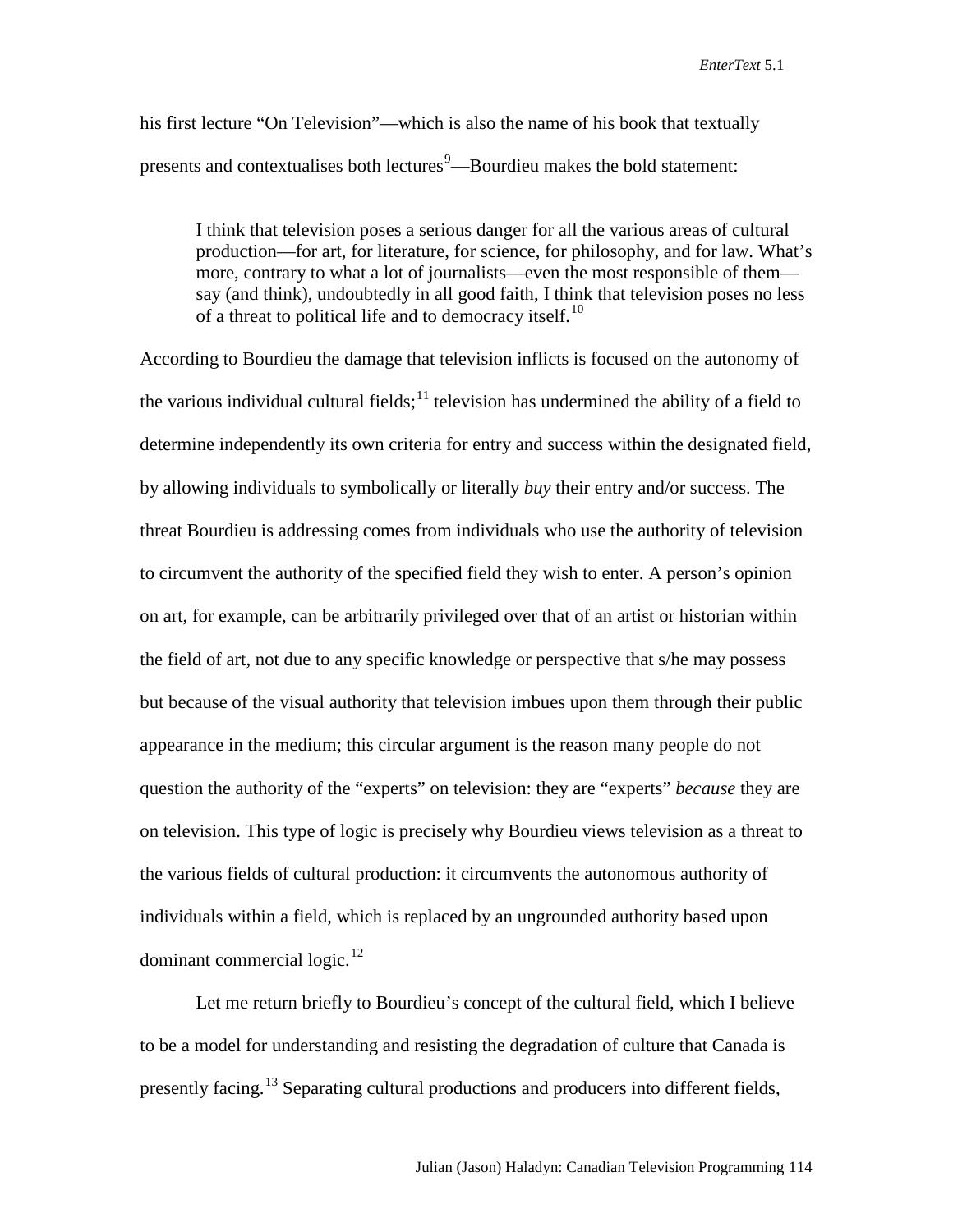each with its own democratically established laws and logic, punctuates the fact that different areas of practice rely upon their own unique perspectives and processes that are not always compatible with those of other fields. For example, the logic that governs the decisions made by a doctor is not the same as one that is practised by a politician; the obvious reason for this difference is that the practices in each of these areas have been established to conform to the needs of the field and are often established by individuals practising within these fields. One of Bourdieu's main problems with television as a medium is "the fact that extension of the audience is used to legitimate the lowering of the standards for entry into the field."<sup>[14](#page-12-7)</sup> This lowering of standards comes at the cost of overlooking the internal logic of a respective field in order to maximise the potential audience.

From a visual arts perspective this means that the ability of a Canadian artist to present work freely within society is unduly compromised by the need for a universalised understanding of all potential television audiences—which, in all honesty, is contrary to the goals of most contemporary art which claims to challenge the dominant cultural perspectives that are universally understandable. The solution that has been imposed through television *standards* is the levelling of intellectual content to the lowest common denominator, a process which negates the possibility of programming that is challenging in any way to the dominant views of the society or world; the *democratic* methodology used in television programming is one of the simplification of perspectives in order to eliminate differences. Inherent in this *democratic* perspective is the levelling effect of commercial competition, which facilitates public interest through public opinions on the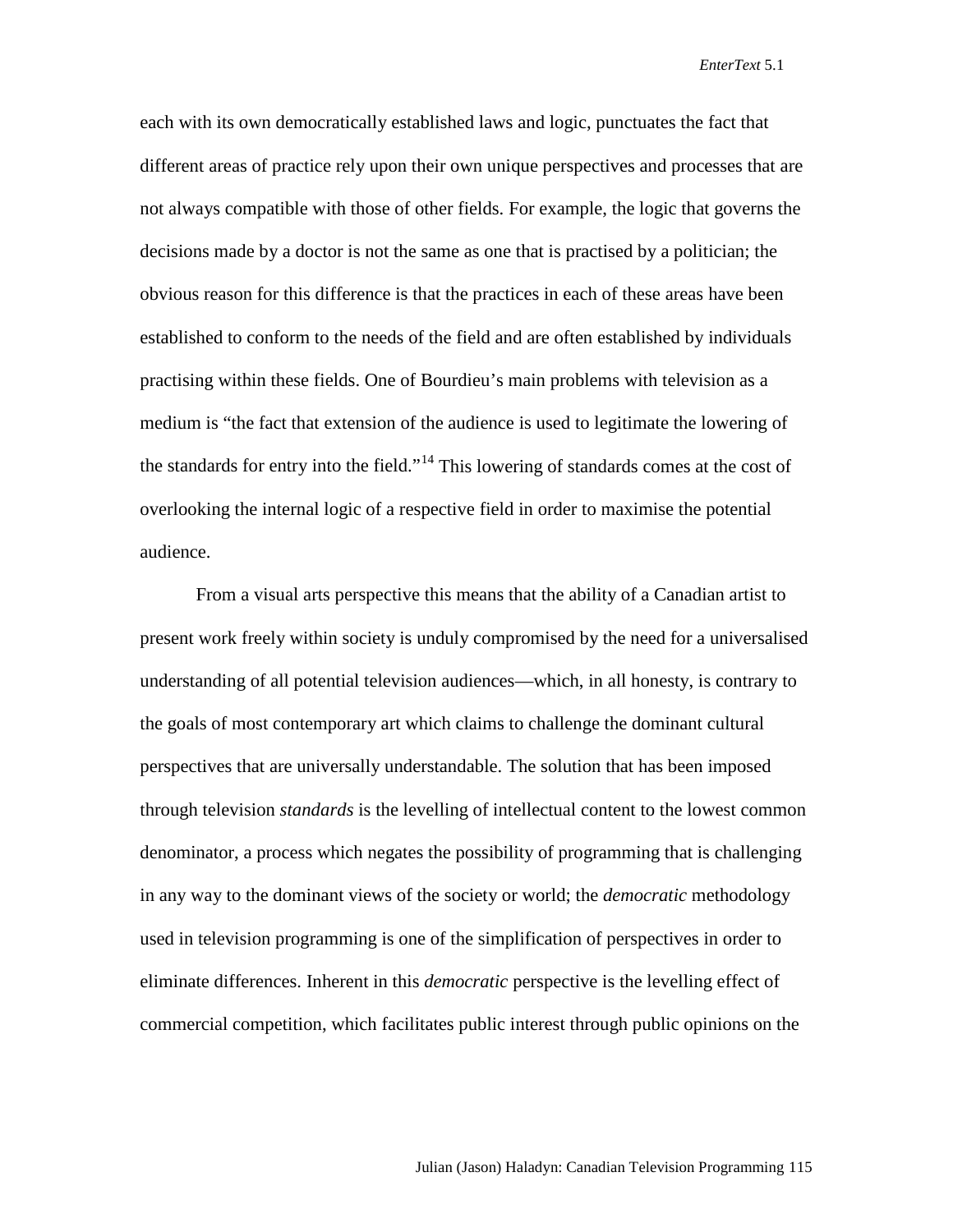programmes being offered. This basis for claiming that commercial interest is equal to democratic voice on the part of the viewers is fundamentally flawed because

competition regresses continually with the concentration of the apparatus of production and, more important, of distribution: the multiple communications networks tend increasingly to broadcast, often at the same time, the same type of products, born of the pursuit of maximum profit for minimum outlay.<sup>[15](#page-12-8)</sup>

The desire to expand the audience is placed above the need for free expression, not only within the world of television, but also within the world represented through the lens of a televised perspective—how much of the world do people actually experience? This, I believe, is the fundamental problem that artists face in the shadow of television: the world-view of television supersedes all other world-views and is therefore incompatible with alternative views that challenge dominant social and political positions. Since challenging cultural and social norms is often laid claim to by the contemporary artistic field, it would make sense that television as a medium would, as Bourdieu believed, actively threaten this perspective.

From my own experience, I find that representations of the visual arts on television are based on simplistic social stereotypes of the crazy paint-eating, hermetic artist, or the artist who wastes money on useless creative indulgences. This, in my view, is because television itself depends upon stereotypes to shape all other public forms of expression through their distorting lens; this allows for a simplification of information and narratives that would otherwise not allow themselves to be understood by anyone watching. In his article "Sometimes in Anger: The Struggles of Inuit Video," the journalist Michael Robert Evans points out the problematic nature of public media coverage of events, stating that journalists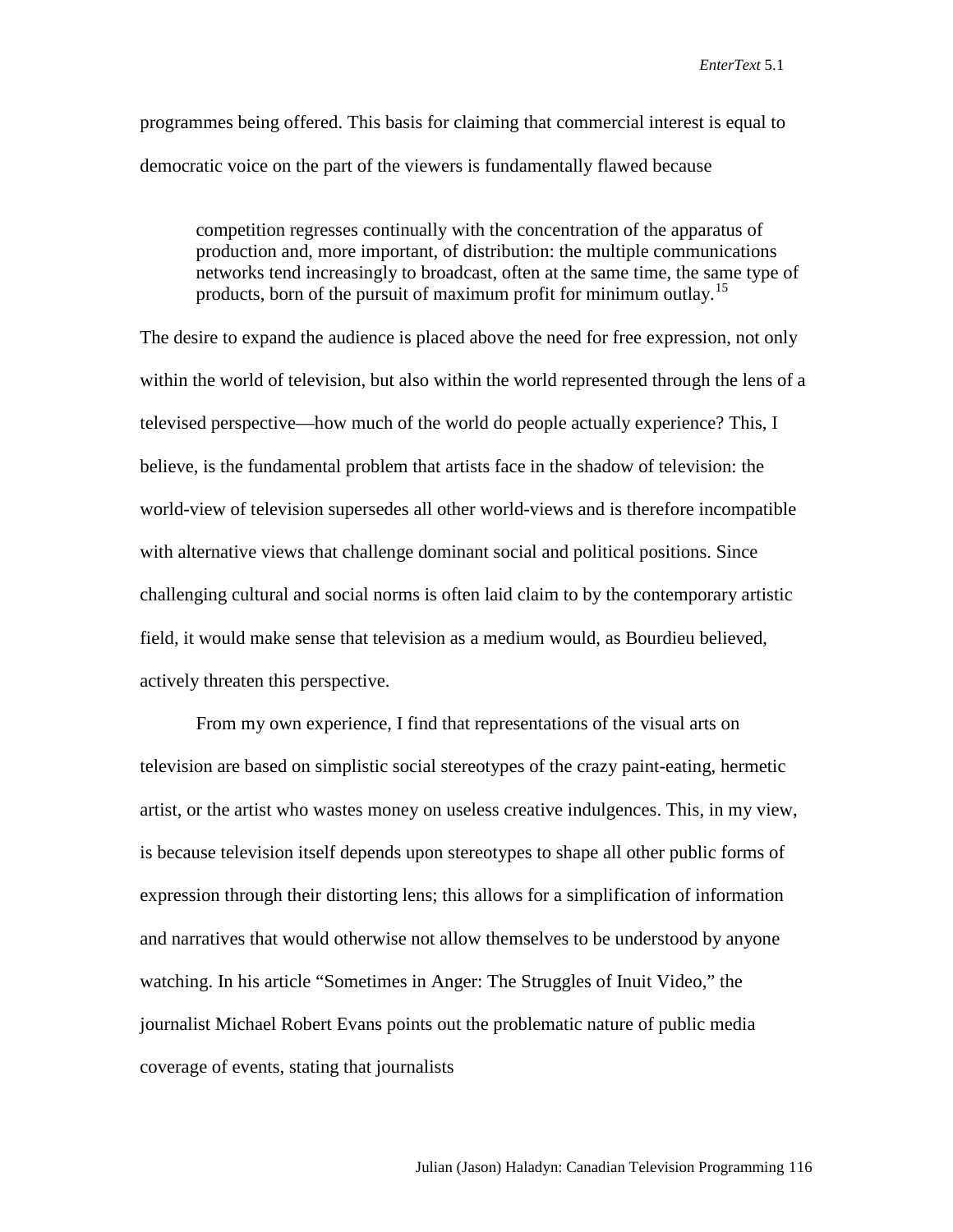strive to make things clear—and in so doing, they often make things simple. Where subtle distinctions and multiple layers threaten to muddy an issue, the journalist will try to carve out camps and factions and territories, each with its own spokesperson/leader. Complexity abounds in the real world, but simplicity is the king of the mass media. $16$ 

In the late-1990s Evans spent nine months in Igloolik, Nunavut (Canada) studying the growth of Inuit video production, specifically through the group Isuma, a creative form that developed as an attempt to present a truly Inuit representation of themselves. Many of the people in this community felt that the Inuit Broadcasting Corporation (IBC) which, after being formed in 1981, used as a model for its structure the dominant television programming it was supposed to be replacing—was not accomplishing this. The desire to represent their own perspective on the world—ironically, similar to the Canadian desire to represent Canada in a medium dominated by American programming—caused many Inuit artists to take the video camera and create their own field of production. The tendency of the mass media to simplify issues in order to make them accessible not only elides the Inuit quest for cultural autonomy, but ultimately misrepresents the events as being "a mere showdown on the dusty streets of Igloolik."<sup>[17](#page-12-10)</sup> The continuing development of a cultural identity or field is too complex to represent on television, where the attention span of a viewer is so short, so the material is made to fit the medium by presenting the situation as a stereotypical conflict between older and newer generations; such a perspective overlooks and undermines the significance of what the Inuit have accomplished: taking control of the means of production.

The value of having separate fields of cultural production is not always obvious and usually depends on long-term benefits; this is in strict opposition to the need for immediate return that commercial television requires—not to mention that sector's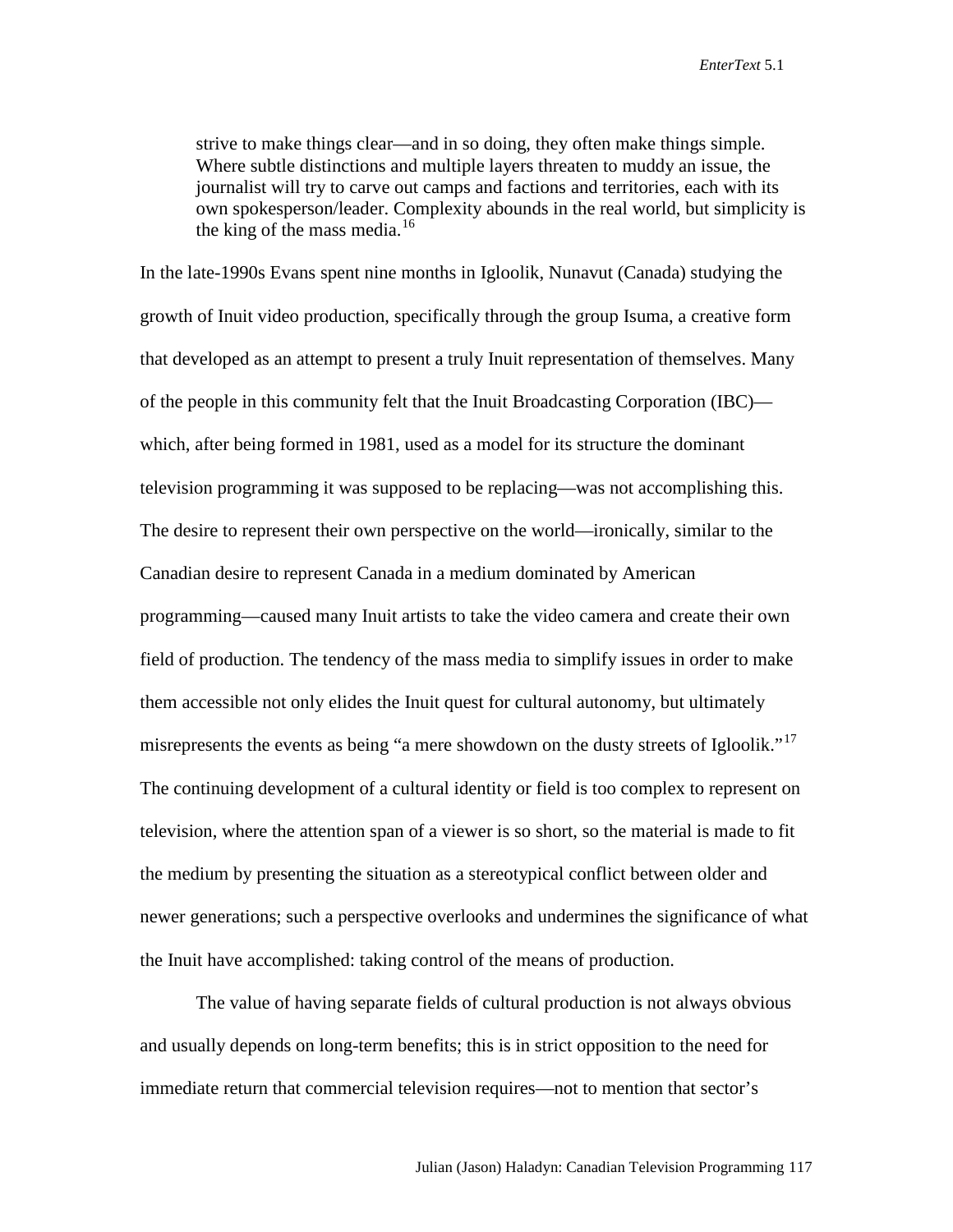insistence on solid financial returns on their investment. Ironically, the infrastructure and technology that allow for the achievement of short-term gains depend upon the long-term experimental efforts of artists who have developed many of the modern forms of digital technologies used in television production.<sup>[18](#page-12-11)</sup> When asked why artists rather than scientists are able to perceive technological relationships and foresee trends, Marshall McLuhan answered,

Because inherent in the artist's creative inspiration is the process of subliminally sniffing out environmental change. It's always been the artist who perceives the alterations in man caused by a new medium, who recognizes that the future is the present, and uses his work to prepare the ground for it.<sup>19</sup>

What McLuhan saw as the artists' greatest strength in the world of technology was their ability to see and capitalise upon the inherent creative potential of new media—that is, to see not only what something is in itself, but also what it could possibly be used for in the future.<sup>[20](#page-12-13)</sup> Such an ability to think beyond conventions is the primary territory of the visual arts field, and has facilitated many of the contemporary innovations upon which Western culture prides itself. I find it inconceivable therefore that we as a society have granted the authority of our cultural development to the financially motivated *entertainment* of television. As a medium, television cannot spare the time<sup>[21](#page-13-0)</sup> necessary to represent the cultural innovations and contributions of our own society—such as the aforementioned video and film work of Isuma, a group that went on to create the award winning "Canadian" film *Atanarjuat: The Fast Runner* (2001)—as anything but a stereotype.

The active restrictions that keep Canada's visual artists from participating in the future development of television as a public medium are detrimental to the very fabric of Canadian culture, and the potential benefits that emerge from cultural practices. This is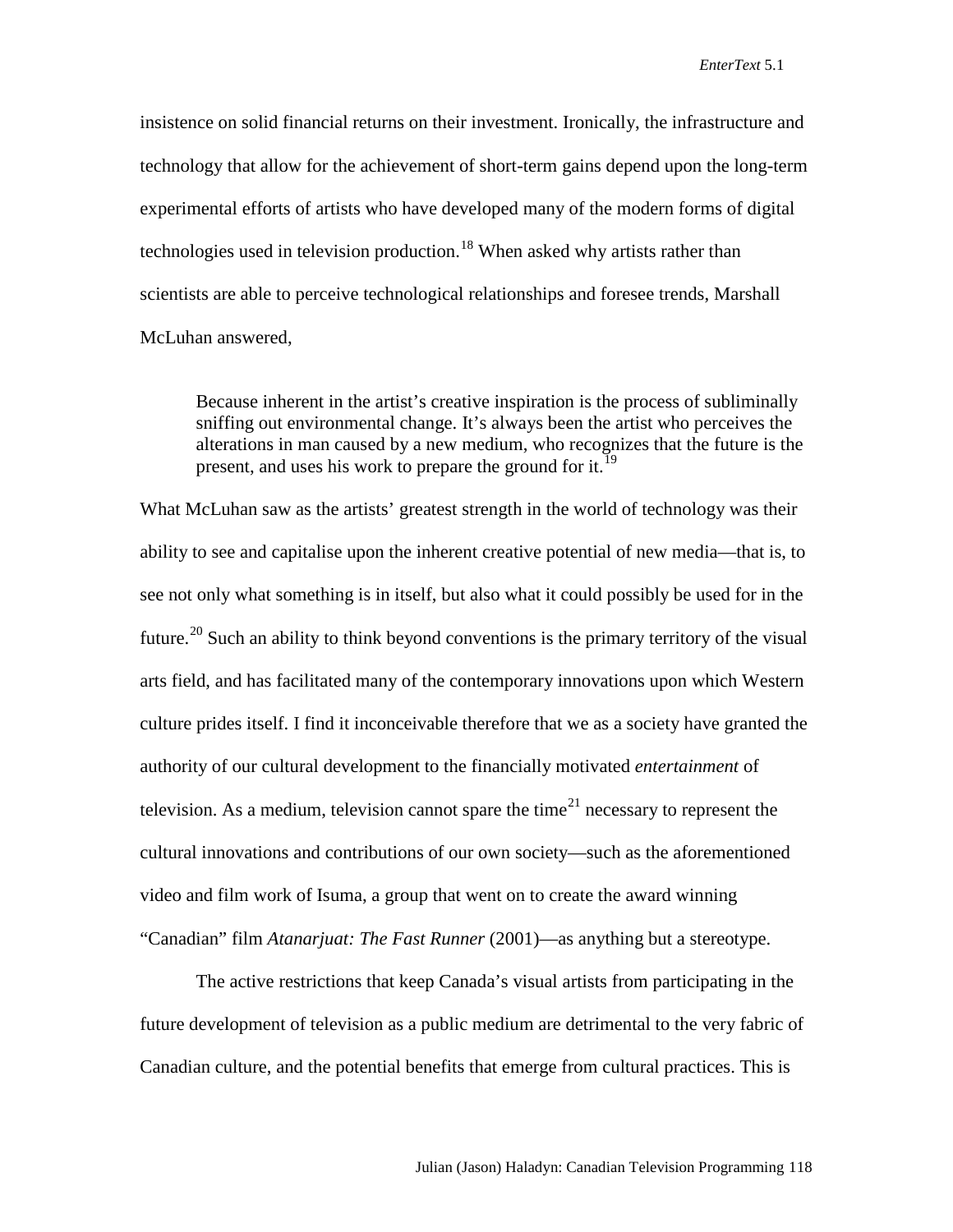ironic in the light of the CRTC's often-repeated mantra of *Canadian content* that never materialises in a meaningful way. Bourdieu's use of television as a forum and topic for public debate, again, should encourage other cultural practitioners to engage actively in

defending the conditions necessary for the production and diffusion of the highest human creations. To escape the twin traps of elitism or demagogy we must work to maintain, even to raise the requirements for the *right of entry*—the entry fee— into the fields of production.<sup>[22](#page-13-1)</sup>

In order to allow the visual artists in Canada to continue expanding and improving the cultural heritage of Canada, they must be allowed to decide for themselves the standards for entering into the field—by which I mean artists should decide what is important and worth presenting to the public, not be guided by television audience ratings or profit. The instrument of television should therefore not be used as a means of measuring the success or failure of an artwork or practice—since inevitably the general audience will be presented with on over-simplified representation of the artistic project, due again to the time restrictions imposed by the medium itself. The alternative, as I see it, is to use television as a forum for presenting alternative cultural perspectives or points of view, and not relying upon dominant modes of representation for all forms of programming.<sup>[23](#page-13-2)</sup> Attempts have been made to address this lack—with channels such as Bravo—but even these types of so called "cultural" programmes do not deal adequately with the threats that unchallenged commercial television poses to Canadian culture.

That television has potential as a culturally viable medium is not simply the perspective of individuals from the visual arts field. In fact, the 1988 National endowment of the Humanities (NEH) report in the USA seems to come to the conclusion that if the future "research in the humanities was a clear and present danger to literacy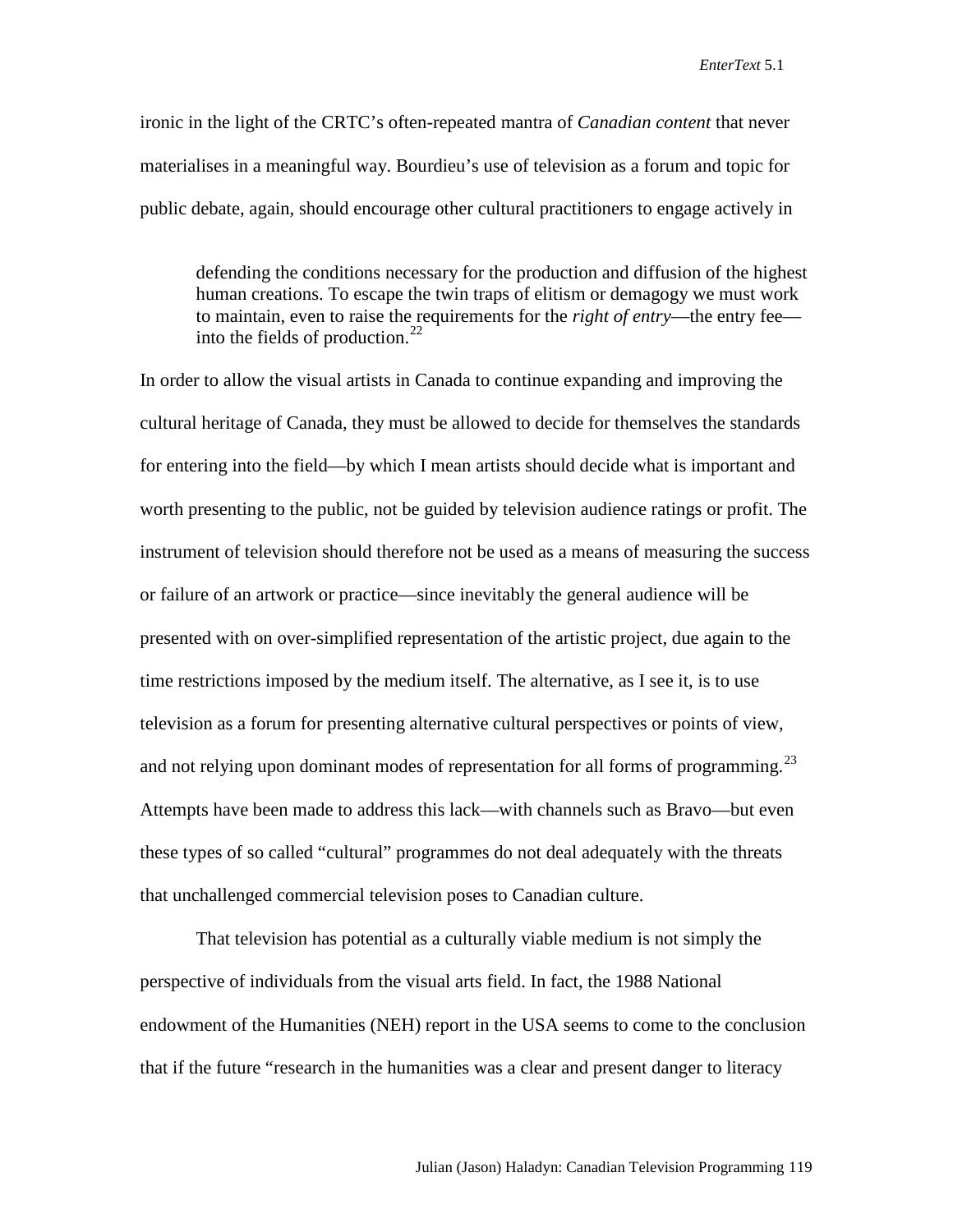and Western culture, television was in a position to be its savior, perhaps even its replacement."<sup>[24](#page-13-3)</sup> Such an optimistic view of television begs the question as to why so few individuals have attempted to intervene in the medium, and utilise its resources for the purposes of cultural exploration and dialogue with a mass public: how free is the public to engage? Examples such as Bourdieu's lectures broadcast on television, as well as the grassroots work of Isuma in presenting an Inuit perspective on the world through their televised video and film projects, have raised the possibility of such interventions without the usual prescribed limitations of commercial interests that govern most televised programming, creating situations in which public discourse is possible. Canadian television programming, as entrenched as it is in American consumerist television, does not allow for this public discourse specifically, because to do so would undermine the ability to achieve *maximum profits for minimum outlay*. Dialogue encourages individuals to question and consider various perspectives, and this is precisely the goal that I believe practising visual artists should be working towards.

In this essay, I have by no means attempted to present an exhaustive study of the effects of television programming on the Canadian visual arts field. I have instead tried to discuss the questions that I believe are relevant to any consideration of the medium of television in relation to cultural producers and productions. In my own artistic practice I have gone through the difficult process of presenting an artistic video on television because I believe that such an intervention, no matter how significant or insignificant, is an important step in establishing a presence for the arts in Canadian television programming: not as a commercially viable product but as an open dialogue with the audiences who witness it. The video that Miriam and I presented on television was our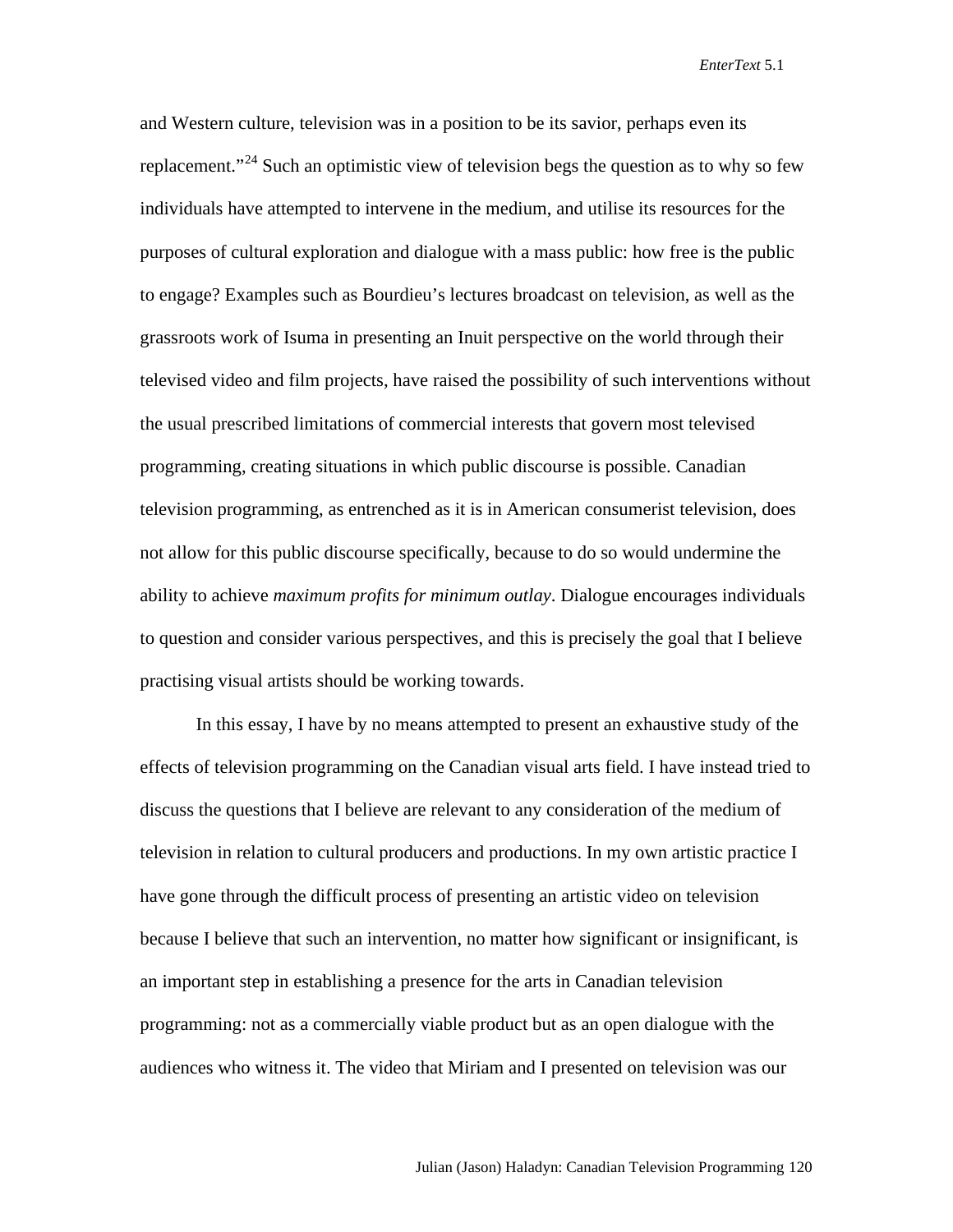attempt to create a dialogue with our surrounding community—locally, nationally and internationally—in which preconceived perspectives on contemporary culture would be questioned and possible alternative points of view considered. The stereotypical public vision of contemporary art as presented in television programming must be confronted if the field of cultural production is to retain its autonomy. In a 1997 interview with P. R. Pires concerning *On Television*, Bourdieu is asked for his opinion on the possible role of the intellectual in the "mediated" world. At the end of his response he states: "Artists, writers and researchers… have the capacity, and the duty, to combat the most malign of the threats that this global production implies for culture and democracy.<sup> $25$ </sup> I view this as my *duty*—to explore the possibility of using television as a medium of cultural exchange and experimentation, as a medium with the potential to open up critical discourses on Canadian and world culture, not to silence them.

<span id="page-11-0"></span><sup>&</sup>lt;sup>1</sup> As much of our work is collaborative and the individual work I do depends heavily upon Miriam's input and editing, I would like to acknowledge her contribution to this text.

<span id="page-11-1"></span><sup>&</sup>lt;sup>2</sup> The characters in this video include Big Toe Frank, a Native trickster figure with an enlarged toe supposedly due to environmental toxins—and Tea Master Ubu, a hybrid between Alfred Jerry's *Ubu Roi* and the Japanese tea master Sen no Rikyu. Together these characters form hybrid creations based upon an amalgam of cultural and societal histories and/or mythologies. In the video, Big Toe Frank breaks Tea Master Ubu's teacup and, through a well placed philosophical question about the nature of death, Frank is able to rationalise the accident away as it being "the teacup's time to die."  $\frac{3}{10}$  In the process of interacting with various television stations we were encouraged to simplify and focus the

<span id="page-11-2"></span>*moral* content of the story in a manner that would be instantly recognisable, so that it could be used to fulfil their public service requirements: a request that we did not honour.<br><sup>4</sup> Ian Austen, "Culture Between Commercials" in Jeannette Slonioski and Bohdan Szuchewycz, eds.,

<span id="page-11-3"></span>*Canadian Communications: Issues in Contemporary Media and Culture Canadian Communications* (Scarborough: Prentice Hall, 1999), 271. <sup>5</sup> Ibid, 274.

<span id="page-11-5"></span><span id="page-11-4"></span><sup>&</sup>lt;sup>6</sup> Public access to television is typically limited to non-prime times, basically times when few viewers are watching and the commercial potential is minimal; such an ability to control the time allotments is secured by the broadcasters—who also control the means of producing the programming—whose decisions on the uses of time are based upon its exchange value, primarily in terms of selling slots for commercial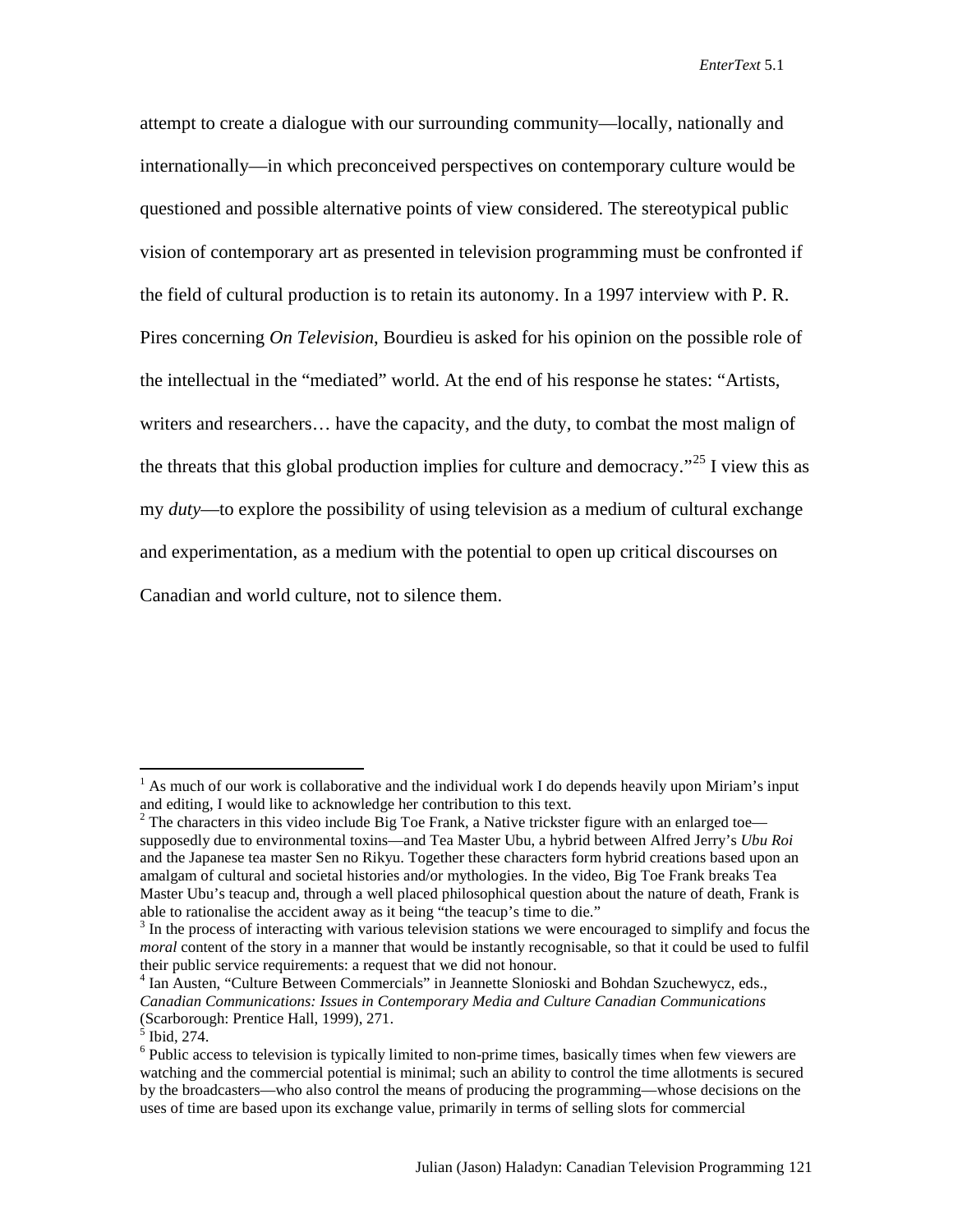advertisement. In this way, granting public access to television time, although possibly more culturally

<span id="page-12-0"></span>valuable, is defiantly not commercially valuable and therefore is not commonly practised.<br>
<sup>7</sup> Pierre Bourdieu, *On Television*, trans. Priscilla Ferguson (New York: The New Press, 1998), 13.<br>
<sup>8</sup> Ibid, 8.<br>
<sup>9</sup> Bourdieu's

<span id="page-12-2"></span><span id="page-12-1"></span>serves both as a documentation of the lectures delivered on television, and as an account of the process and reactions to this intervention. Quite simply, this book is an example of what can be done in terms of integrating critical, social and cultural perspectives into public television broadcasting.<br><sup>10</sup> Bourdieu, *On Television*, 10.<br><sup>11</sup> Bourdieu defines a cultural field as

<span id="page-12-4"></span><span id="page-12-3"></span>

a structured social space, a field of forces, a force field. Constant, permanent relationships of inequality operate inside this space, which at the same time becomes a space in which the various actors struggle for the transformation or preservation of the field (*On Television*, 40).

<span id="page-12-5"></span> $12$  It is important to note that I am not stating that the cultural fields do not possess or engage in commercial based interests, only that these interests are governed by the laws established to accommodate the logic of the specific field. The commodification of artwork has been a long-standing tradition and debate throughout the history of art, and it has been decided by each new group of individuals who participate within the field. My fear—which Bourdieu seems to share—is that individuals and groups, who are more interested in creating money then culture, are using the authority of television as a means of focusing cultural production that serves short-term commercial desires over long-term cultural needs.

<span id="page-12-6"></span><sup>13</sup> The 1951 government-sponsored Massey Report, which directly responds to the influx of American commercial television programming, movies and publications and its effects on Canadian culture, "argued vehemently that the very survival of the nation was in jeopardy," because "Without a common culture, without at least a basic set of common beliefs and ways of doing things, there could be no orderly discussion, and people couldn't live together" (quoted in Centre for Canadian Studies, Mount Allison University/Canadian Heritage, "Canada at the Movies: Movies, Culture and National Identity" in *Canadian Communications: Issues in Contemporary Media and Culture Canadian Communications*, 306). This cautionary report regarding the loss of Canadian identity has not only gone virtually unaddressed, but has also served as an ideal means of drawing attention away from the threat of commercial interests upon not only Canadian culture but many cultures worldwide. In other words I believe that the Massey Report points the finger at the wrong cause for Canada's cultural decline: it is not the American content of the television programming that threatens Canadian content but the commercial basis on which American broadcasting is

based.<br><sup>14</sup> Bourdieu, *On Television*, 65.

<span id="page-12-8"></span><span id="page-12-7"></span><sup>15</sup> Pierre Bourdieu, "Culture in Danger" in *Firing Back: Against the Tyranny of the Market 2*, trans. Loïc Wacquant (New York: The New Press, 2003), 69.

<span id="page-12-9"></span><sup>16</sup> Michael Robert Evans, "Sometimes in Anger: The Struggles of Inuit Video" (*Fuse Magazine* 22.4, January 2000), 16.

<span id="page-12-11"></span>

<span id="page-12-10"></span><sup>17</sup> Ibid. <sup>18</sup> In the early 1970s, several pioneering video artists, such as Nam June Paik and Stan Van Der Beek, were given free access to professional broadcasting equipment in the USA, at the Artists' Television Laboratory at WNET (Public Broadcast Corporation) in New York, and were "allowed to experiment for aesthetic effect." In fact, many of the devices they designed "were vital to software and hardware developments in producing the new generation of powerful but inexpensive computer/video instruments later built commercially" (Margot Lovejoy, Postmodern Currents: Art and Artists in the Age of Electronic Media, 2<sup>nd</sup> ed. [New Jersey: Prentice Hall, 1997], 114, 121).

<span id="page-12-12"></span><sup>19</sup> Marshall McLuhan, "Playboy Interview" in Eric McLuhan and Frank Zingrone, eds., *Essential McLuhan* (Concord: Anansi, 1995), 237.

<span id="page-12-13"></span> $^{20}$  In 1952, Italian artists such as Lucio Fontana and Alberto Burri began conceptually exploring the medium of television, authoring the *Manifesto del Movimento Spaziale per la Televisione* (Manifest of the Spacialist Movement for Television). This manifesto was a prediction for a possible future advancement of television as a tool of creation, a prediction which was never realised by these artists, but something that became influential in establishing an interest in the potential of television and electronic broadcasting as